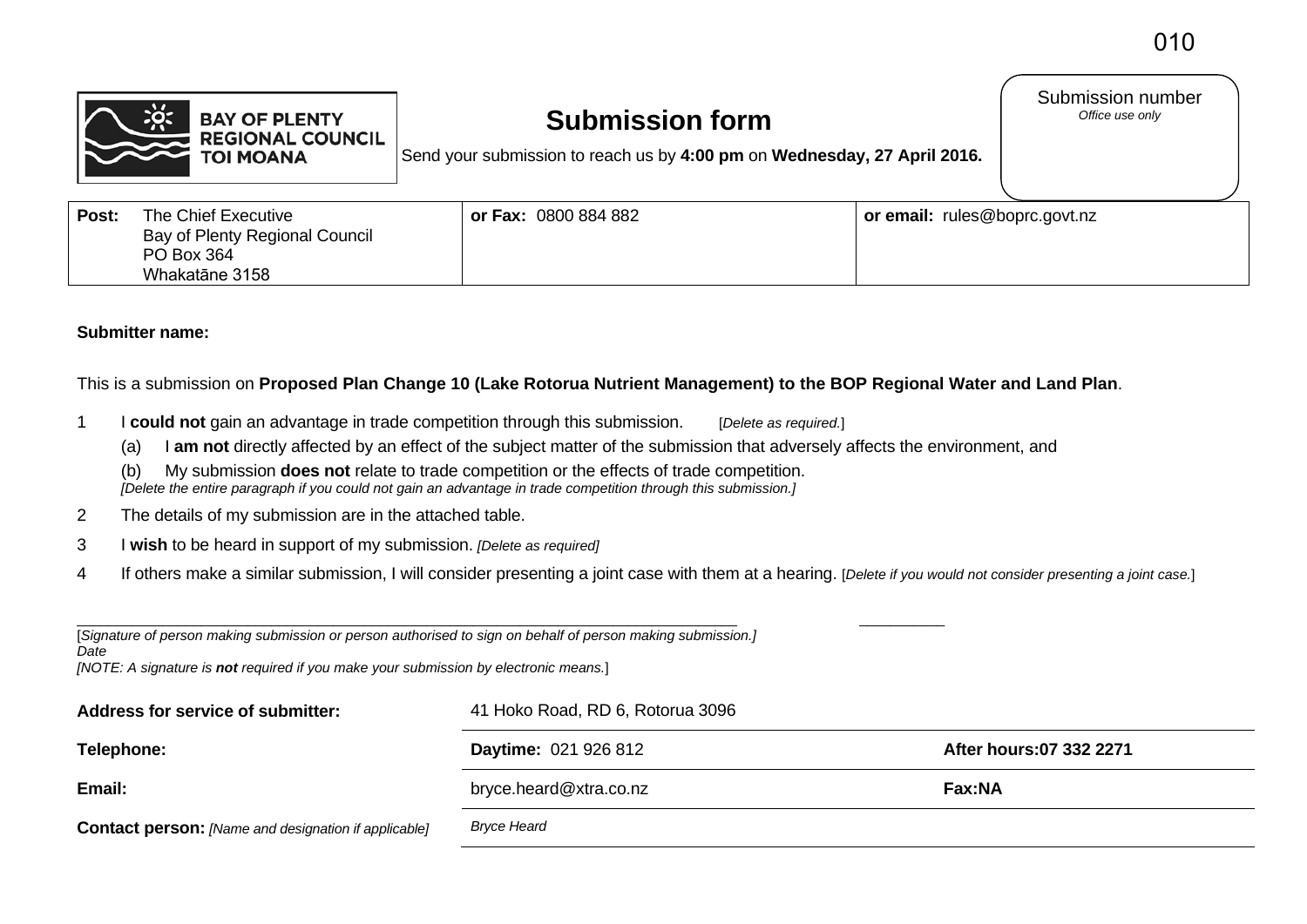| Submission to :    | <b>Bay of Plenty Regional Council</b>                                                                      |
|--------------------|------------------------------------------------------------------------------------------------------------|
| From:              | <b>Bryce Heard</b>                                                                                         |
| On the subject of: | Lake Rotorua Nutrient Management Proposed Plan Change 10 to the BOP<br><b>Regional Water and Land Plan</b> |

**Dated: 22 April 2016**

#### **1. Objectives**

The objectives of Improved Lake Water quality and continued profitable land use practices by Land Owners are supported. There is widespread support for this Objective among the Lake Catchment Land Owners – perhaps as high as 100%..

The target of a 320 tonne reduction in nitrogen discharges is based on unproven science, but it is the best estimate that we have at this time. It will need to be kept under constant, formal review as learning accrues. Learning is of crucial importance to the achievement of Lake Water Quality Objectives.

## **2. The Flawed Process**

The process used by the Territorial Authorities to achieve the objective has been to engage scientists and consultants to seek advice and from this information, to develop Rules to drive the Land Owners behaviours.

This has resulted in the Territorial Authorities and the scientists/consultants driving Land Owners behaviours through the imposition of Rules.

This process would be appropriate if the Land Owners did not want Improved Lake Water Quality as well.

However, the fact is that the Land Owners are fervent supporters of the Objectives.

They have a lot of knowledge about what actually happens with farming the land and do not want to be driven to do things that the scientists, consultants and Territorial Authorities have developed, sometimes using poorly informed assumptions about farming practices. (As a farmer myself, I can provide examples of such poor assumptions)

#### **3. The Correct Process**

The correct process is for the Territorial Authorities and the Land Owners to guide and drive the scientists and the consultants behaviours.

The only practical way to achieve this is to sign an Accord between the Territorial Authorities and the Land Owners

## **4. Timing**

It is notable that even if the 320 tonne target was achieved immediately, it would take up to 50 - 100 years before any major impact to Lake Water Quality resulted.

This shows very clearly, that the remedial measures proposed are not going to provide a solution in our lifetime and more short/medium term solutions must be found without delay. The lake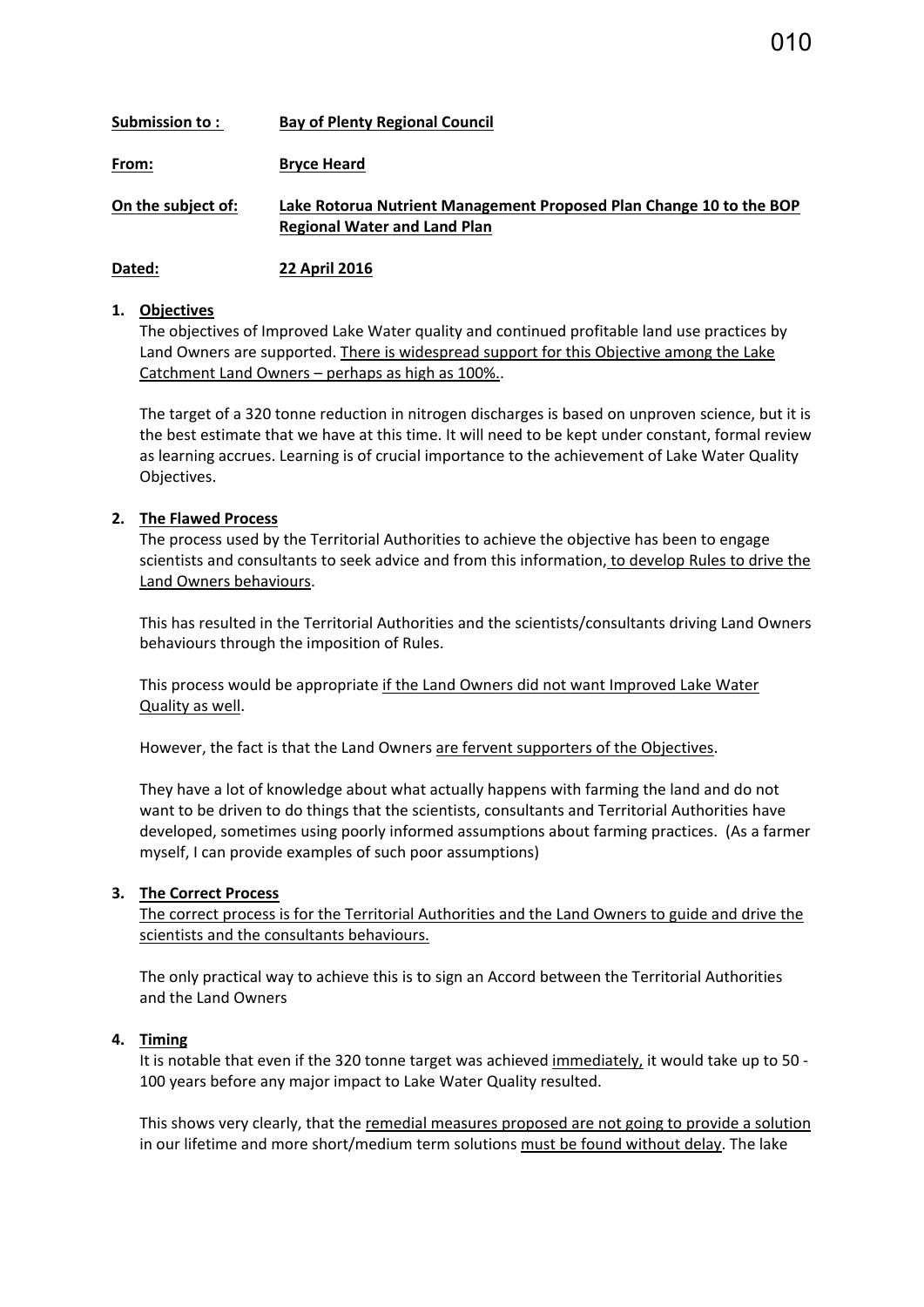will not last another 50-100 years while we wait to see if and how the Rules impact – if they impact at all.

In other words we need a short term solution as the most immediate matter of concern. (The addition of Alum is one such example)

The proposed Rule change is therefore:

- Following a flawed process that will pit allies against one another in the common quest for Improved Lake Water Quality
- Focussing on extremely long term solutions when time and Lake Water Quality dictates that short term solutions are the imperative
- Will not save the Lake and is
- Based on flimsy, unproven, scientific knowledge and evidence

# **5. Land Usage**

In contrast to the foregoing, the measures proposed under the Rule changes:

- Will have an immediate in their impact on livelihoods and wellbeing of longstanding land use practises of Land Owners
- Will have (and already has had) an immediate negative impact on land values Land is the superannuation investment to the Land Owners. However, the Rules diminish the very significant "superannuation investments" of the Land Owners
- Will have (and already has had) an immediate negative effect on house values (as well as land) of Land Owners in the catchment. House and land values are inseparable.
- Will shrink the Rotorua economy and destroy jobs and livelihoods of our core long term citizens who have invested their lives, and their life's savings into living in Rotorua.

In summary, the proposed rule changes to the rural Land Owners are the equivalent of taking away a very large part of the salaries, superannuation and house values of the urban population. Yet it is the urban Rotorua dwellers that stand to make the biggest gains from the Rules implementation – in the improbable event that they are successful.

# **4. Rules V's Accords**

The Objectives as outlined in Section 1 above are fully supported. However, the science and the Rules emanating from the science, are not supportable in logic - and hence probably not in law. With so much at stake and with both sides of the debate wanting the same Outcomes, to proceed with Rules that are:

- Almost certain to fail in meeting the Objectives
- Even if they succeed, it will not be in our lifetimes and the Lake will be lost long before they impact
- Nor will it avoid the next two points below from occurring:
	- 1. The Rules are certain to pit the parties against one another in meeting the shared and common Objectives. How irrational is that?
	- 2. Implementation of the Rules will lead directly to the Environment Courts for long and expensive battles where the process, the science (and hence the Rules) will need to withstand the closest of scrutiny. In my view, it is unlikely to do so.

Any rational analysis shows that implementation of the Rules is a recipe for creating an unnecessary disaster! To force the Rules into place merely to "protect the \$40 million dollars of funding" allocated to help address the problem; is to knowingly turn a difficult, but solvable problem into a monumental problem.